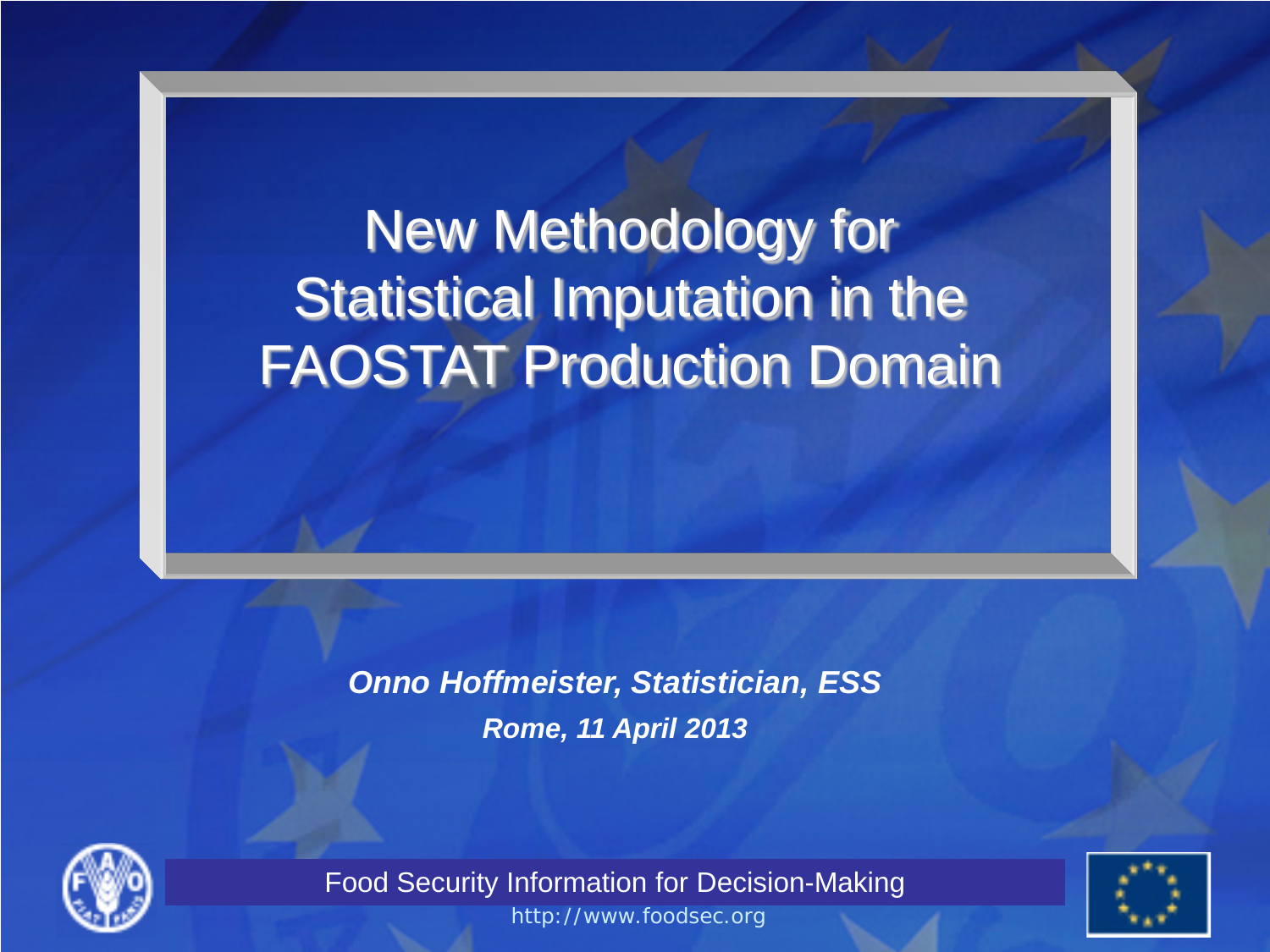### **Contents**

#### • Context

- Description of the Methodology
- Evaluation of the Results



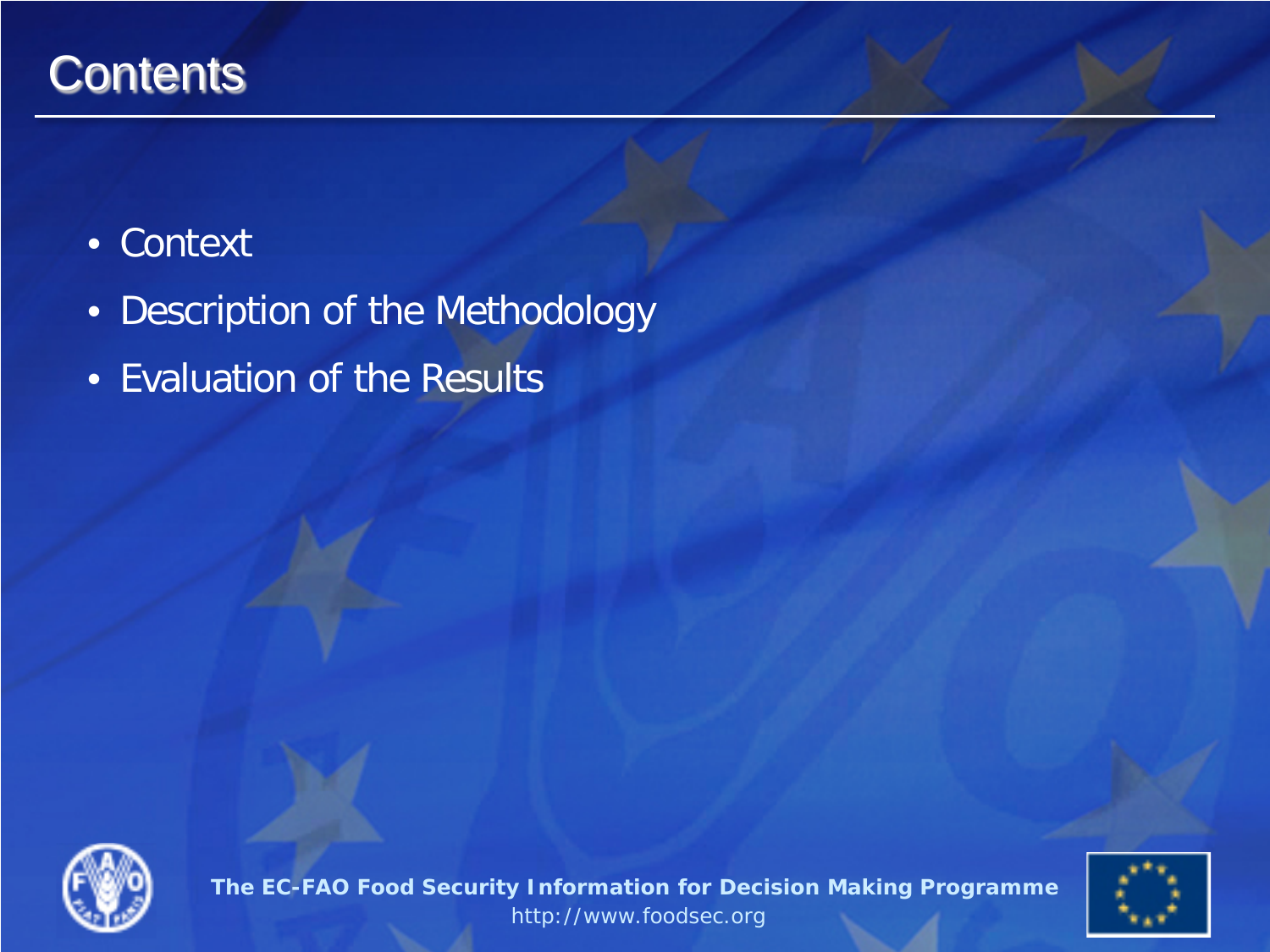### Scope of Statistical Imputations



\*) Data on production and input factors of primary agricultural products in FAOSTAT from 2000 to 2010.



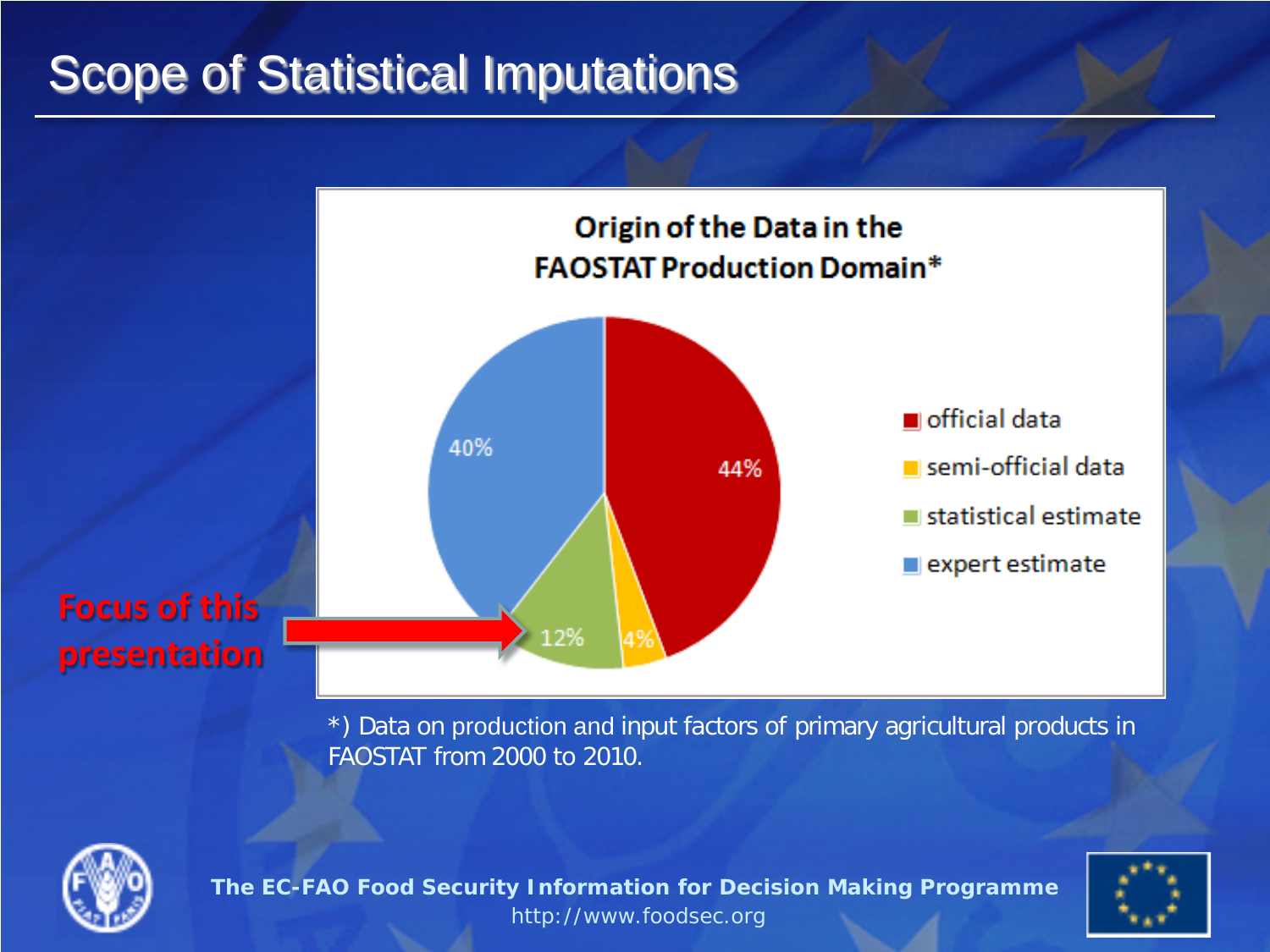### Expert Estimates

Based on the best available knowledge of the Country Statistician, taking into account:

- background knowledge of the conditions in the country (studies and reports, country visits, country experience, …)
- fit with other elements of the SUA
- technical conversion factors in other years
- time trend of the data series



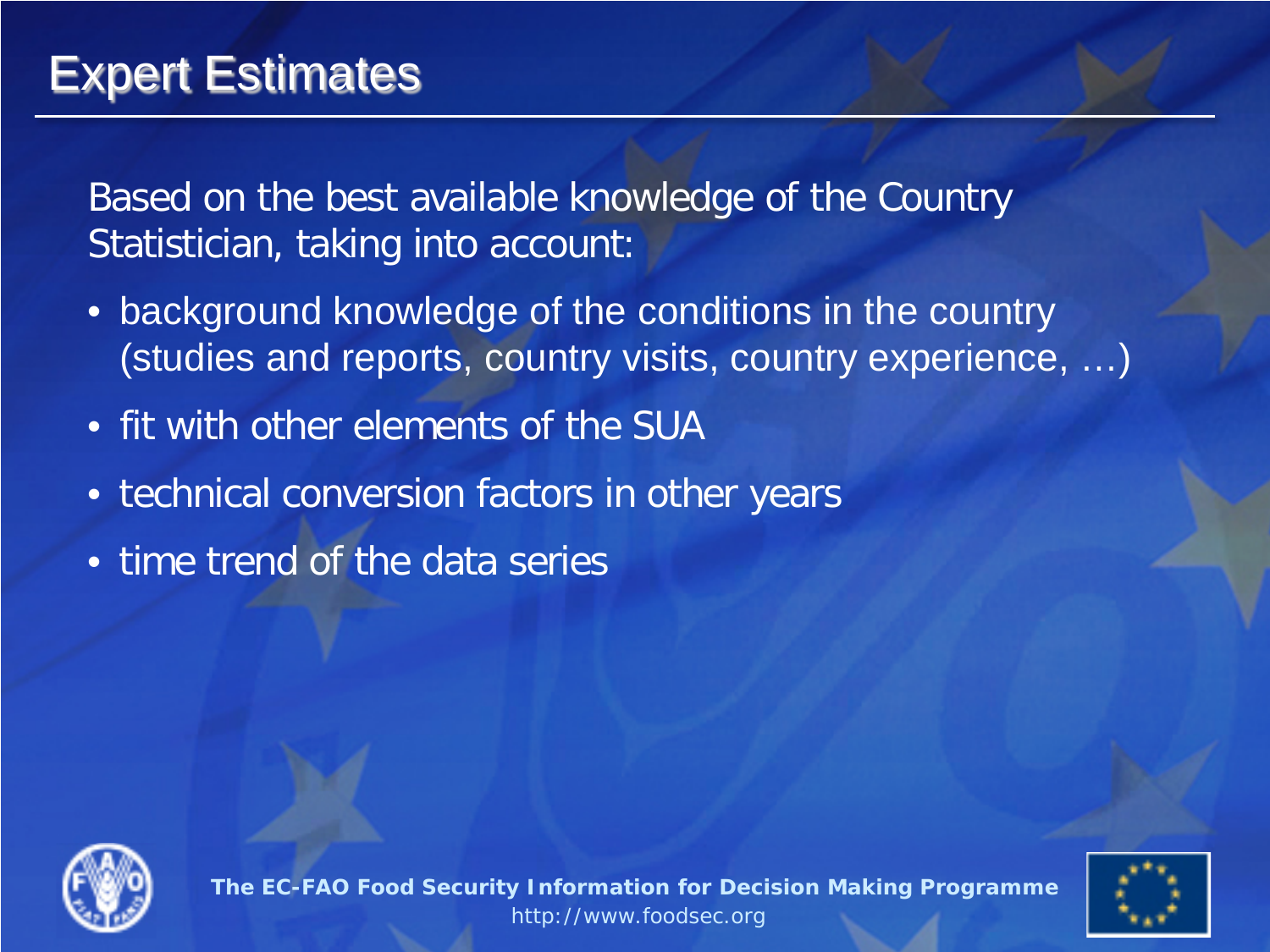### Potential Gains from Statistical Imputation

- economization of work load
- objectivity
- accuracy



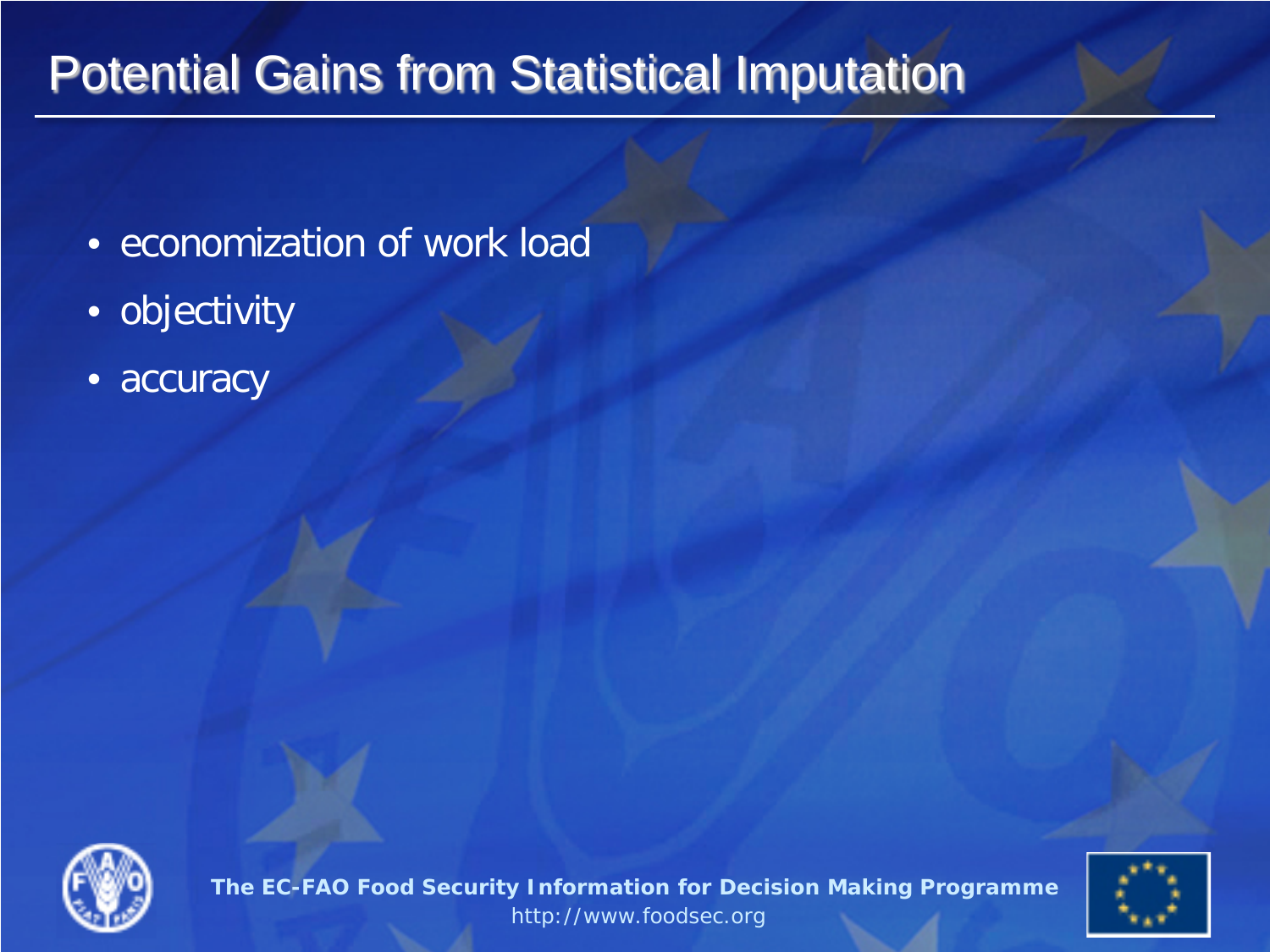### Concretization of the Aim

Common objectives of imputations (Kalton and Kasprzyk 1982):

- preserving the distribution
- deriving reliable sample estimators
- "assigning values at the micro level and thereby allowing analyses to be conducted as if the data set were complete"

#### Main objective for FAOSTAT



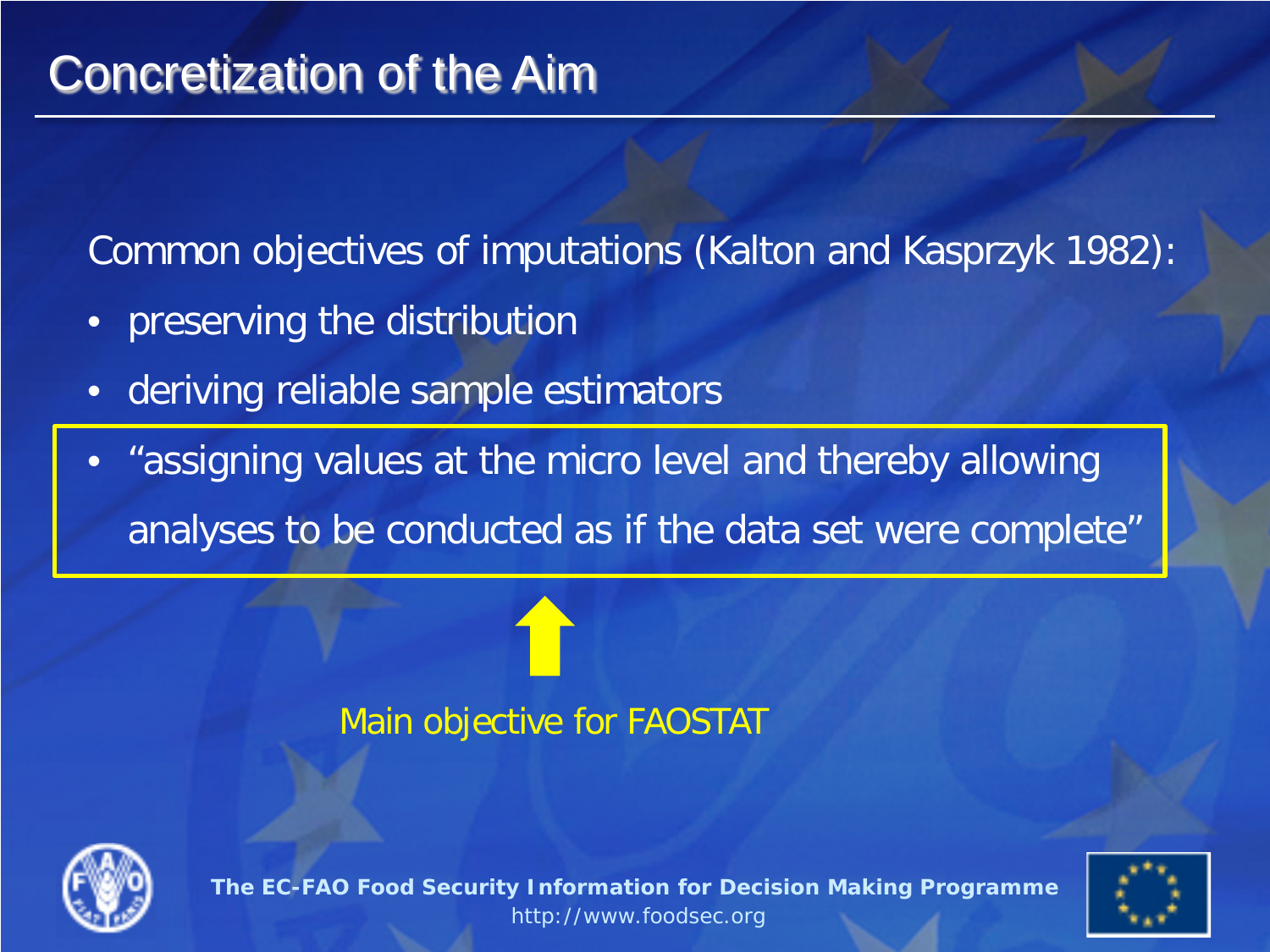#### Growth rate is benchmarked on a related aggregate.

$$
\bar{r} = \left( \left( \frac{\sum_{c \neq c_0} y_{c,t-l+1}}{\sum_{c \neq c_0} y_{c,t-l}} \right) \left( \frac{\sum_{c \neq c_0} y_{c,t-l+2}}{\sum_{c \neq c_0} y_{c,t-l+1}} \right) \cdots \left( \frac{\sum_{c \neq c_0} y_{c,t}}{\sum_{c \neq c_0} y_{c,t-1}} \right) \right)^{1/l} - 1
$$

$$
\hat{y}_{c_0,t} = y_{c_0,t-l} (1 + \overline{r})^l
$$



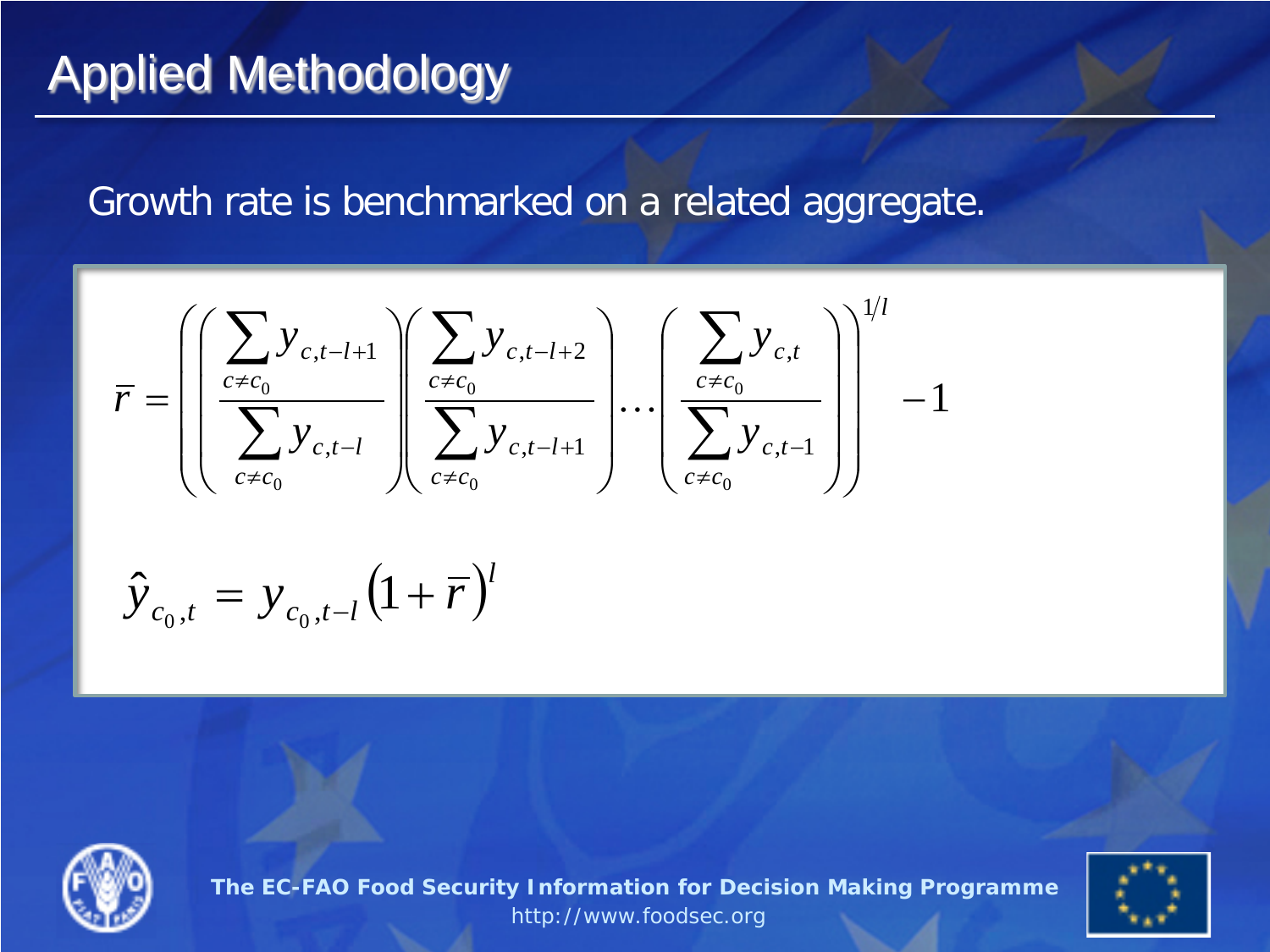



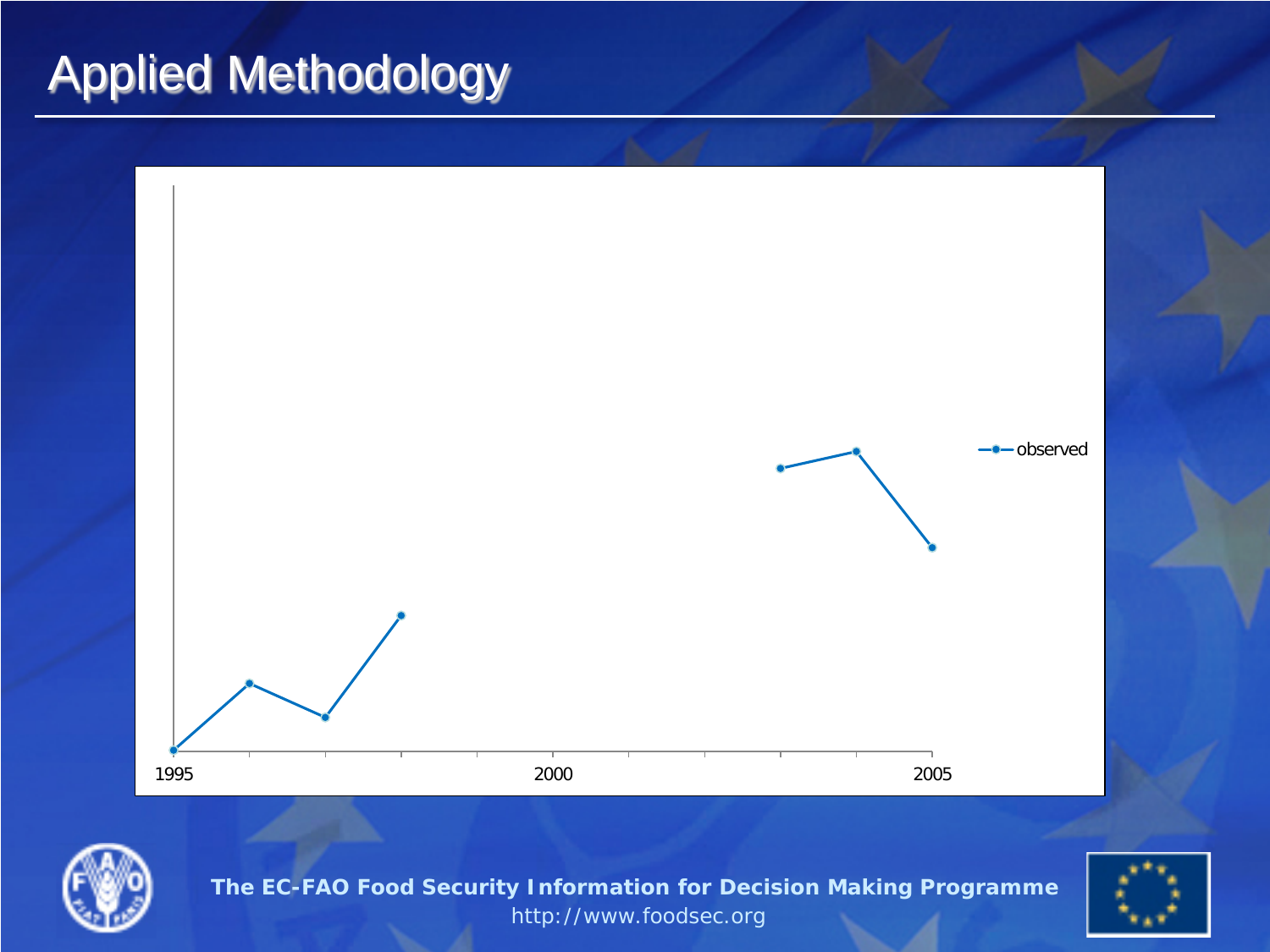



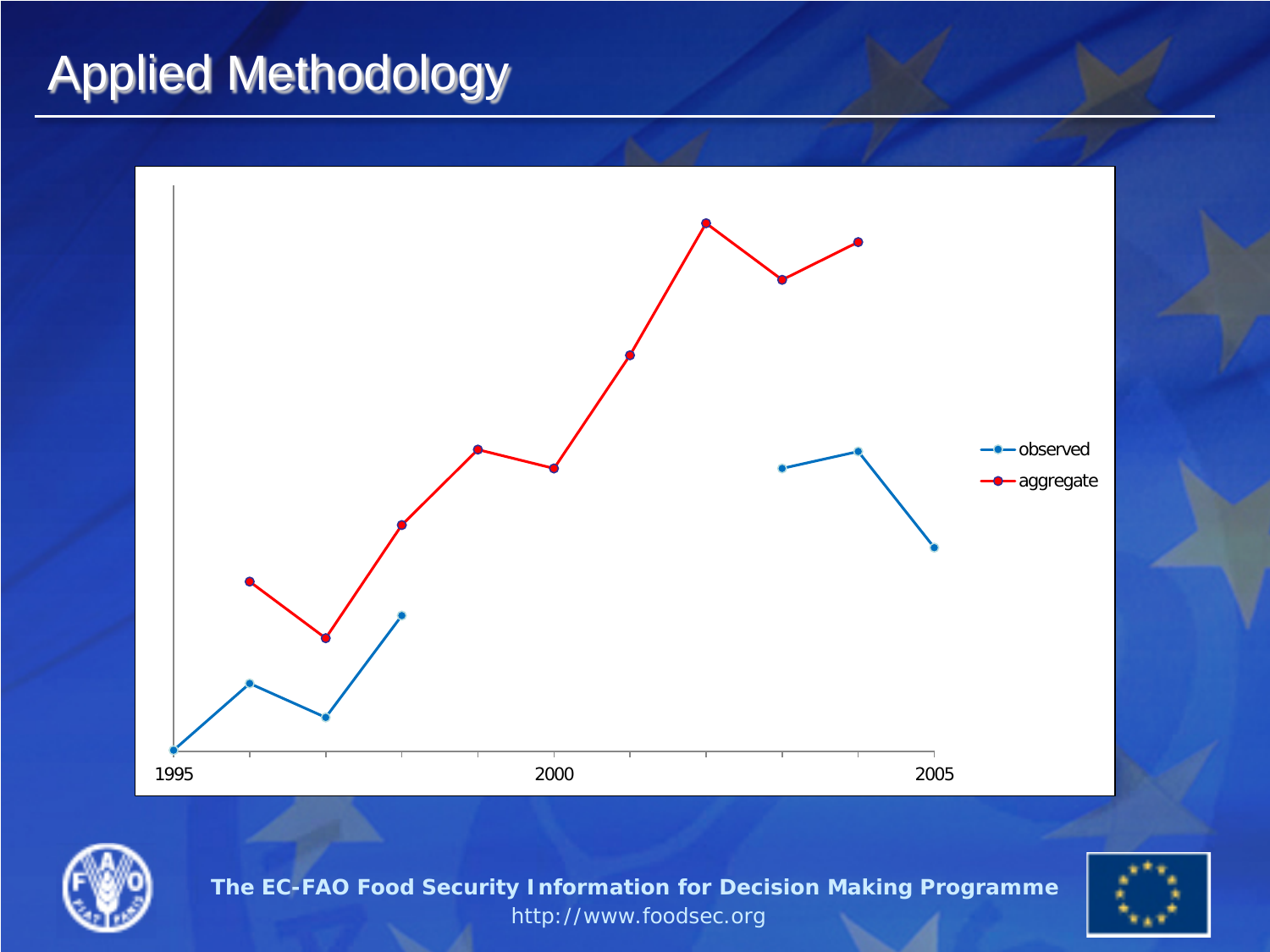



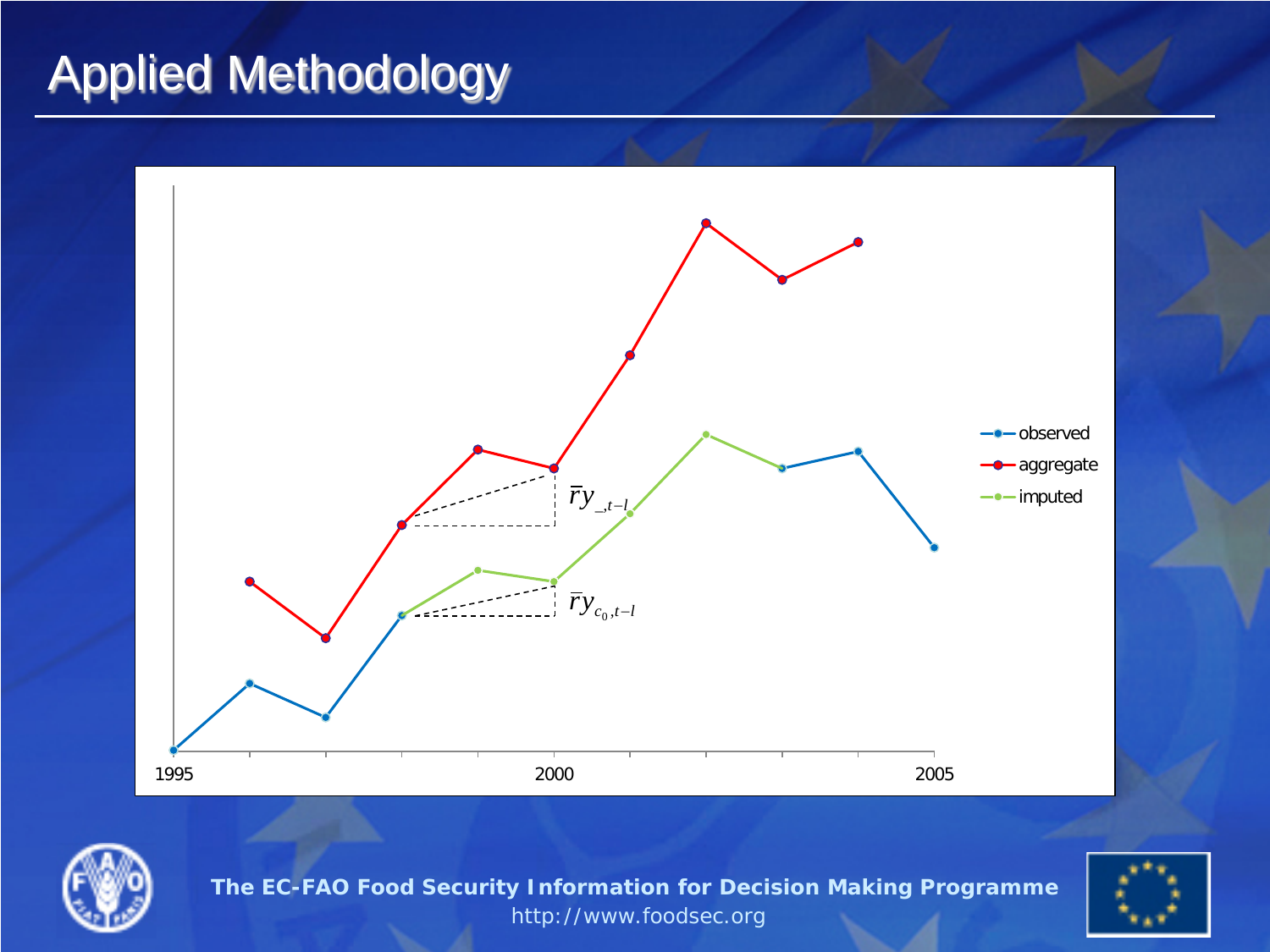### Selection of the Aggregate to Benchmark on

#### Priority Aggregate

- 1. Same country / same commodity
- 2. Sub-region aggregate / same commodity
- 3. Sub-region aggregate / commodity aggregate
- 4. Region aggregate / same commodity
- 5. Region aggregate / commodity aggregate



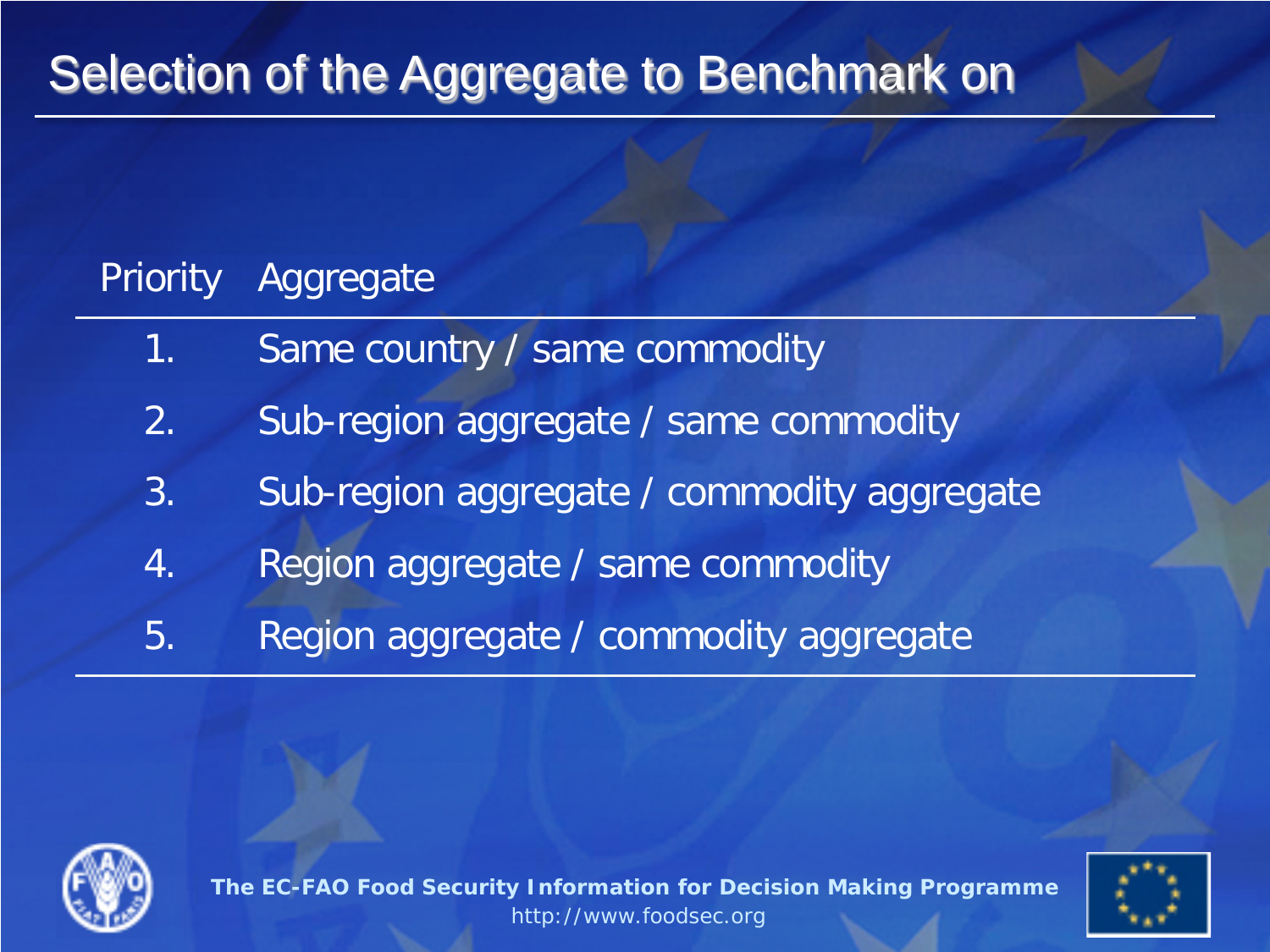### Results - Coverage



Scope: FAOSTAT data in the production domain, 1990-2009.



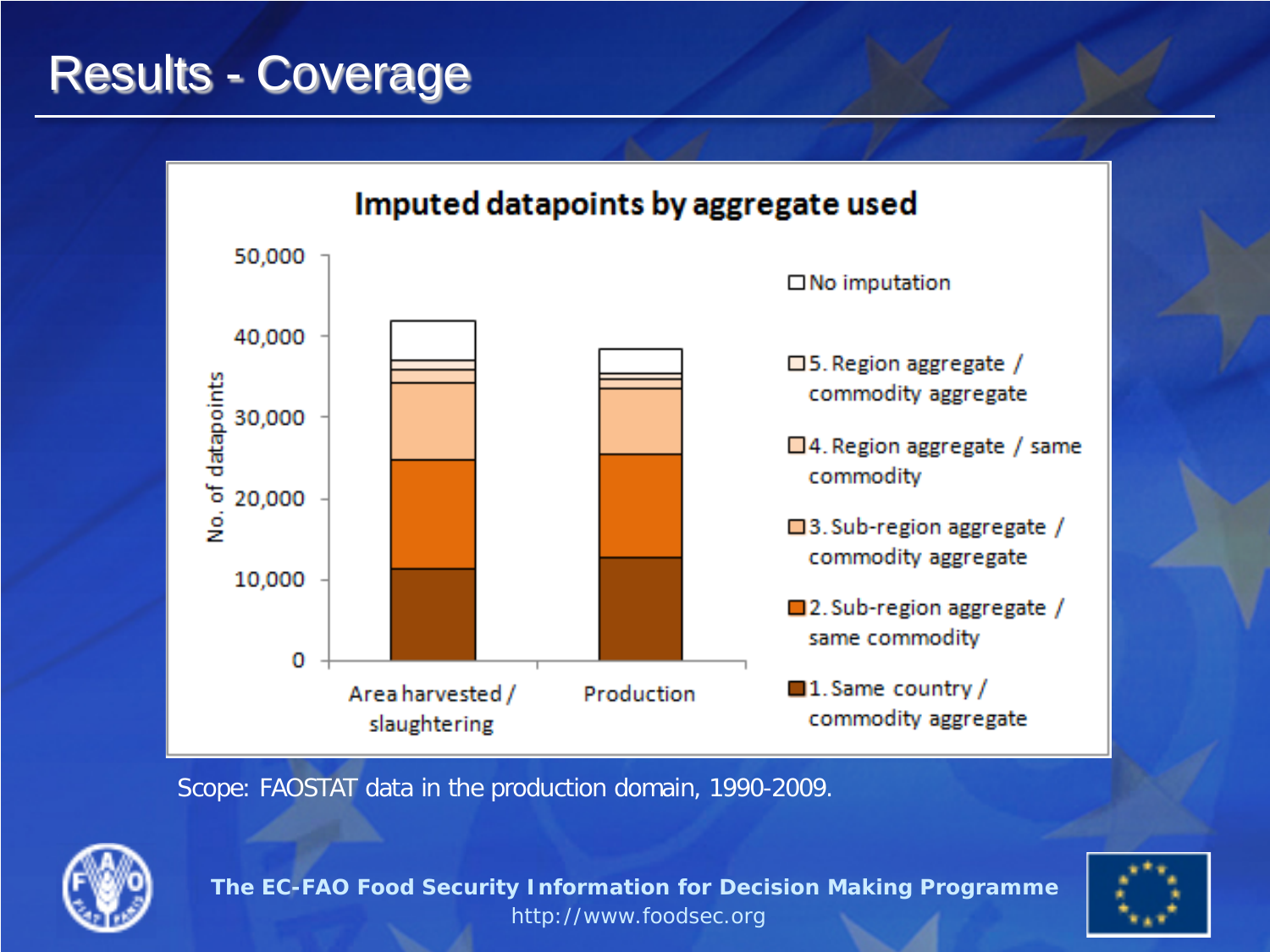### Results - Accuracy







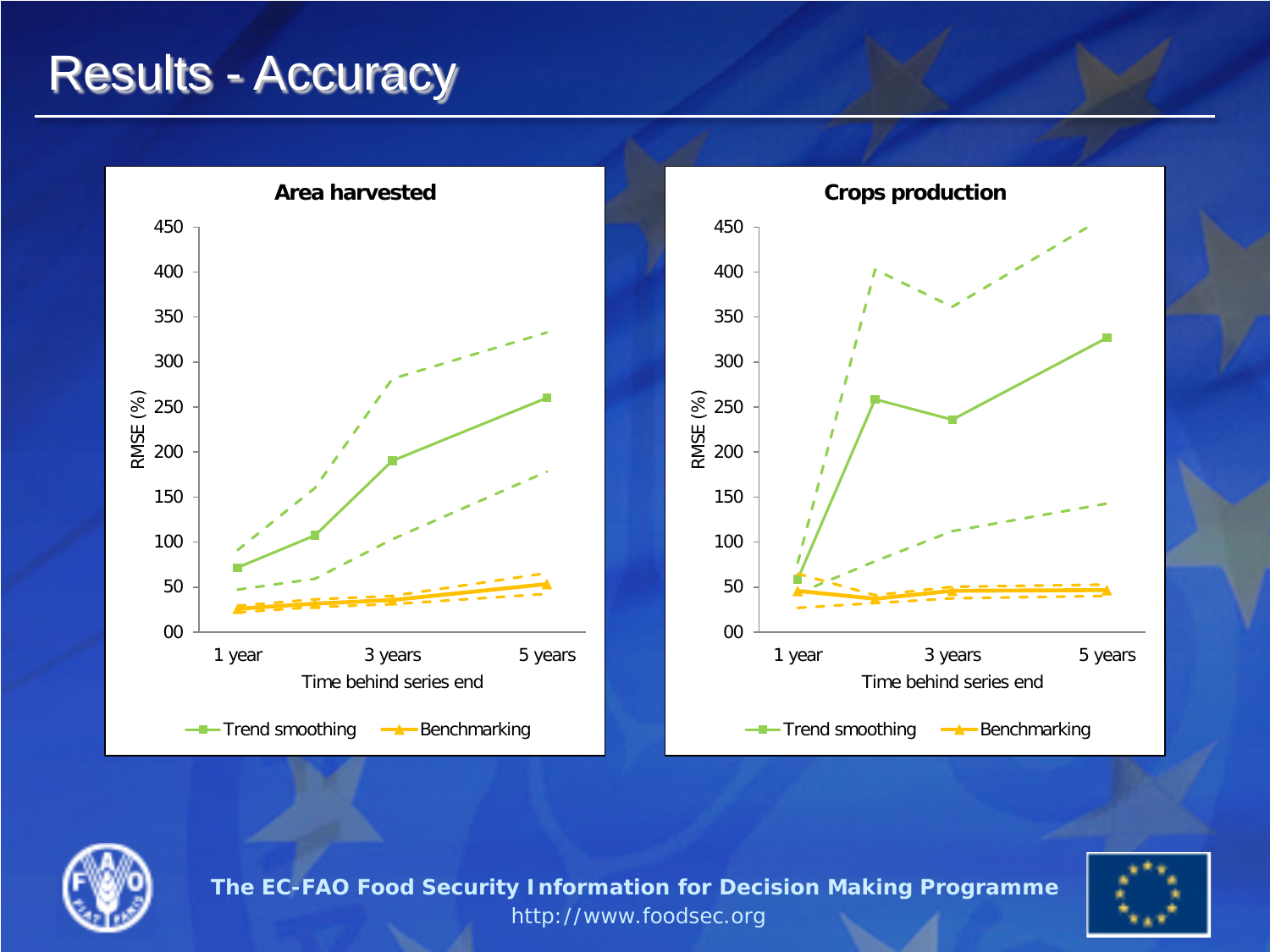- Review of imputed values during data compilation
- Discussion of the approach at conferences and workshops
- Further refinement
	- fit with other SUA elements
	- application in time-series gaps
	- broadening of the scope
- Development and testing of other approaches